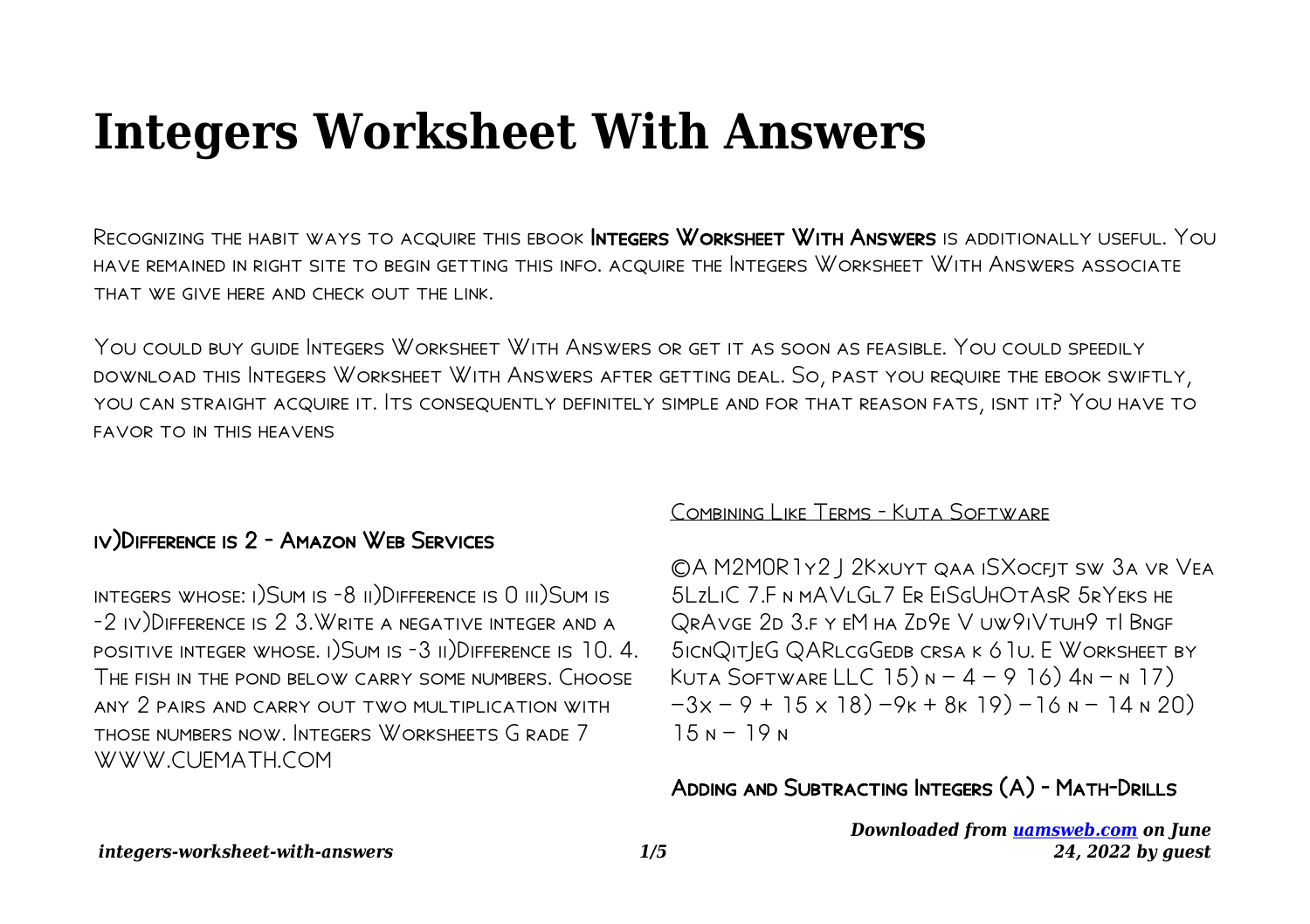Integers Worksheet -- Integer Addition and SUBTRACTION WITH PARENTHESES AROUND ALL INTEGERS (Range -5 to 5) Author: Math-Drills.com -- Free Math Worksheets Subject: Integers Keywords: integers, mathematics, math, addition, subtraction Created Date: 05/27/2011 11:53:39 AM

# Adding Integers (A) - Mill Valley School District

Adding Integers (A) Answers Use an integer strategy TO FIND EACH ANSWER.  $(-11) + (-5) = 12 + 2 = 10 +$  $(-13) = (-16) = 14 = (-3)(-8) + (-5) = 13 + 14 =$  $(-7) + 15 =$ 

## Algebra Practice Test - Southwestern College

PROBLEMS  $27-33$ : ADD THE TWO INTEGERS:  $27.4$  and  $-3$  $(THS MEANS 4() + 3() 28. 4 AND 3 31. -4 AND 3$ 29. –4 and –3 32. 16 and –7 30. 4 and 0 33. –3 and 0 To subtract two integers: add the opposite of the ONE TO BE SUBTRACTED: EXAMPLE:  $3$  subtract  $-4$ , or  $3$  ( )!  $14$  ( ): The opposite of  $-4$  is  $4$ , so we add  $4$  (rather than subtract ...

THE ANSWER BOOK - Chesterton Community College

Clicking on something like this will take you to WORKSHEET 142. COMPOUND UNITS. . . . . . . . 142 Clicking on something like this will take you back to the contents page. ... Grade 1 answers ©MathsWatch Clip 2 Ordering Integers Page 2 Put these numbers in order, starting with the smallest: 1) 74, 57, 38, 8, 61 2) 39, 84, 11, 128, 24

#### Full Coverage: Area of 2D Shapes - DrFrostMaths

This worksheet is designed to cover one question of each type seen in past papers, for each ... =2 2− + WHERE AND ARE INTEGERS TO BE FOUND. ..... www.drfrostmaths.com Question 18 Categorisation: AS ABOVE. [EDEXCEL IGCSE JAN2015-3H Q4] ... Answers Question 1 4 tins Question 2 116 9

Skills Practice Workbook

WORKSHEET FOR EVERY LESSON IN GLENCOE MATH Connects, Course 2. Always keep your workbook handy. Along with your textbook, daily homework, and class notes, the completed Skills Practice WORKBOOKCAN HELP YOU REVIEW FOR QUIZZES AND TESTS. To the TeacherThese worksheets are the same as those found in the Chapter

> *Downloaded from [uamsweb.com](http://uamsweb.com) on June 24, 2022 by guest*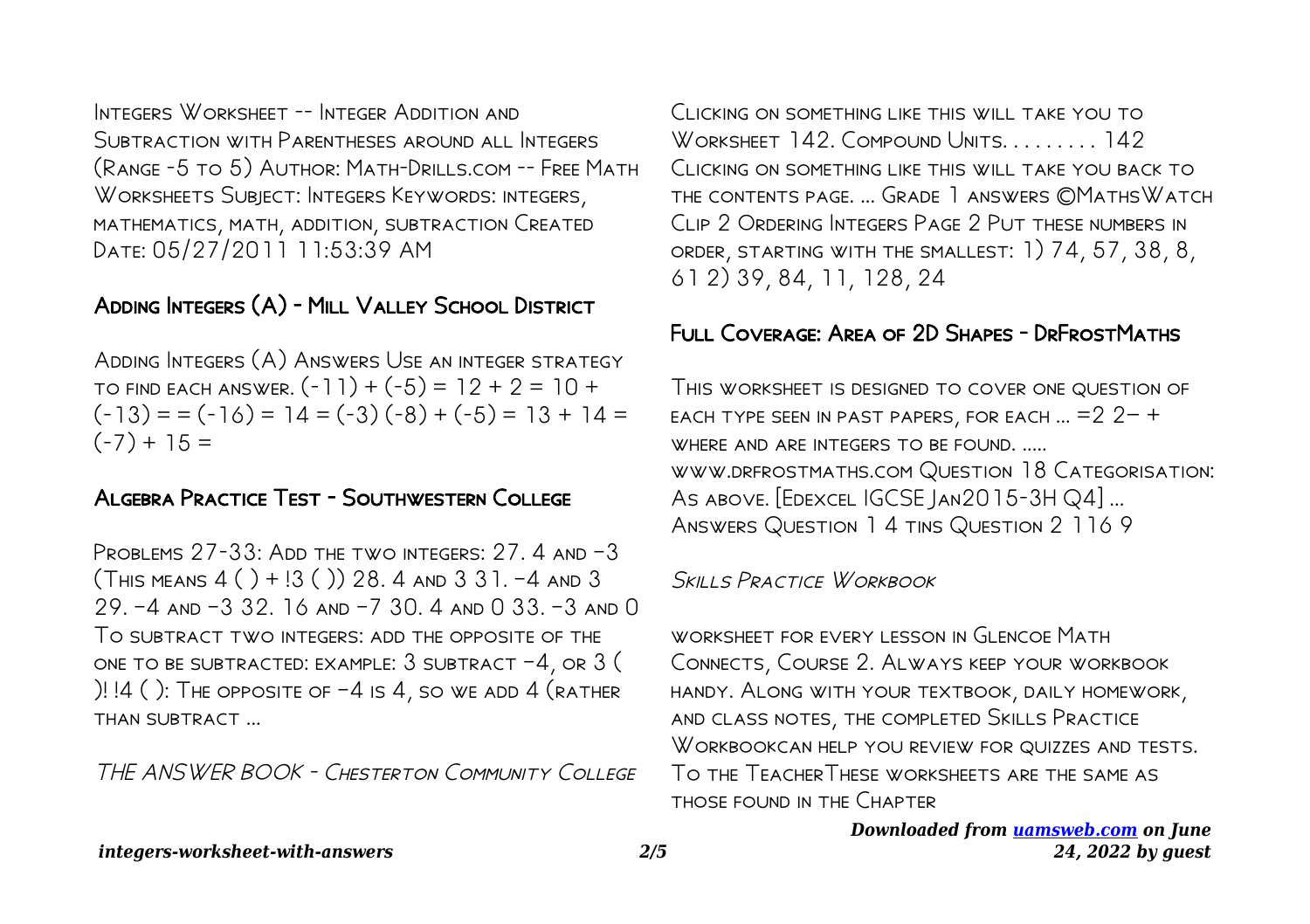#### ADDING/SUBTRACTING INTEGERS DATE PERIOD - KUTA **SOFTWARE**

CS 02B061 421 7K JU ITCAG QS MONF T7 WFA WRSE 5 KLQLOC5. I G PA4L BL O URII MGUHMTPSX XRXEGSBEXRCV LE9DE.6 X WMIAMD 1E5 FW II WT4HQ YLANCF PIÓNEILT AEA GPRQEV-YA9L 3G NEAB FRAAÓ.F WORKSHEET BY KUTA SOFTWARE LLC KUTA SOFTWARE -INFINITE PRE-ALGEBRA NAME ADDING/SUBTRACTING Integers Date Period

# NAME: GCSE (1 - 9) ALGEBRAIC FRACTIONS - MATHS GENIE

GCSE (1 – 9) Algebraic Fractions Name: INSTRUCTIONS . USE BLACK INK OR BALL-POINT PEN. ANSWER ALL QUESTIONS. • ANSWER THE QUESTIONS IN THE SPACES PROVIDED

## QUADRATIC WORD PROBLEMS - LANCASTER HIGH SCHOOL

CONSECUTIVE EVEN INTEGERS: CONSECUTIVE ODD INTEGERS: 1. FIND TWO CONSECUTIVE ODD INTEGERS WHOSE PRODUCT IS 99. 2. A CERTAIN NUMBER ADDED TO ITS SQUARE IS 30. FIND THE NUMBER, 3. THE SQUARE OF A NUMBER EXCEEDS THE NUMBER BY 72. FIND THE NUMBER, 4. FIND TWO CONSECUTIVE POSITIVE INTEGERS SUCH THAT THE SQUARE OF THE FIRST **DECREASED BY** 

#### **FVALUATING EXPRESSIONS DATE PERIOD - KUTA SOFTWARE**

COH2 80x1 A2W OKBULT 1AKYS SOMFBTOW 0A 7R MES IL DL8C V.K D BARL OL N QRLI3GAHZT ESN YR WE 7SPEVRSV3FFDV.X H OM 8A 7D 3FF MWFI8TNH C VIRN ZELI LNPIHTUEA VANLKG EXB IRZAI D I Y. V WORKSHEET BY KUTA SOFTWARELL C KUTA SOFTWARE - INFINITE ALGERRA 1 NAME EVALUATING EXPRESSIONS DATE Period

#### WORKSHEET 4.10 SIGMA NOTATION - MACQUARIE **UNIVERSITY**

WORKSHEET 4.10 SIGMA NOTATION SECTION 1 FACTORIAL NOTATION FACTORIAL NOTATION IS A SHORTHAND WAY OF WRITING THE PRODUCT OF THE RST N POSITIVE INTEGERS THAT IS FOR ANY POSITIVE INTEGER N, THE NOTATION N!  $($ WHICH IS READ AS 'N FACTORIAL') IS DE NED TO BE N! = N (N 1)  $(n 2)$  ::: 3 2 1 In addition, we de ne  $0! = 1$ . Example 3  $\cdot$  WHAT IS  $4P$ 

ADDING AND SURTRACTING INTEGERS - LOS ANGELES VALLEY  $C$ *OLI*  $FGF$ 

> Downloaded from uamsweb.com on June 24, 2022 by quest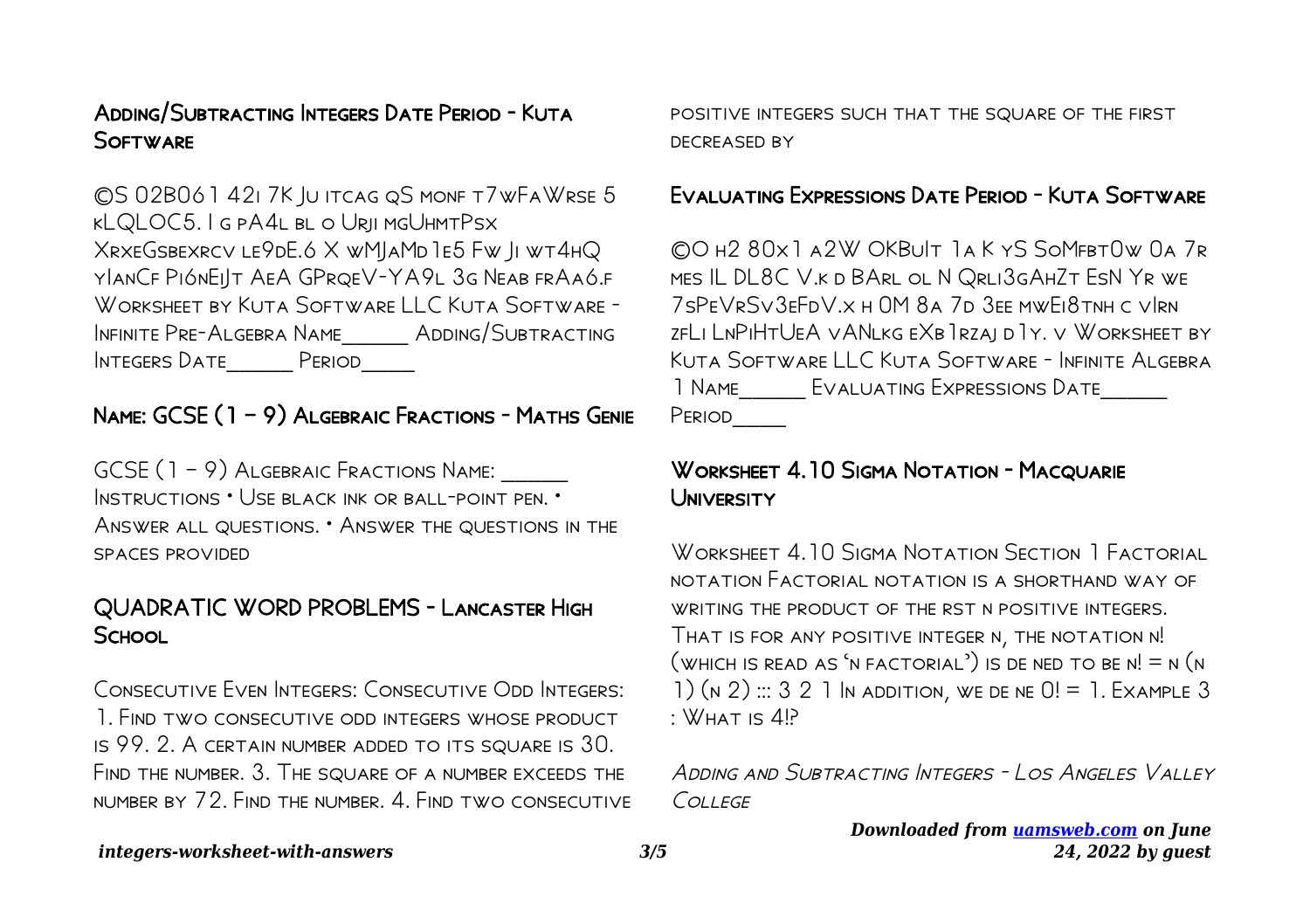ANSWERS TO ADDING AND SUBTRACTING INTEGERS 1) −4 2) 2 3) 3 4) 2 5) 4 6) −5 7) −5 8) −17 9) −13 10) 2 11) −1 12) 0

#### ABE/GED Mathematics Activities & Student Worksheets

1. One way of turning a worksheet into an activity is by playing MATHO. Using the game sheet found on the following page, turn any worksheet into an activity. WRITE THE ANSWERS TO A WORKSHEET (16 TO 20 answers) on the board and have students copy the answers onto different squares on their game board. THEY THEN MATCH THE PROBLEM

#### CHAPTER 12: RADICALS Contents - sccollege.edu

D) P. 1. 5. D. SIMPLIFY RADICALS WITH PERFECT PPP PRINCIPAL PPP ROOT USING EXPONENT RULE. THERE IS A MORE EFFICIENT WAY TO FIND THE  $\begin{bmatrix} 2 \end{bmatrix}$   $\begin{bmatrix} 2 \end{bmatrix}$   $\begin{bmatrix} 2 \end{bmatrix}$   $\begin{bmatrix} 2 \end{bmatrix}$ by using the exponent rule but first let's learn a different method of prime factorization to factor a …

Integers Worksheets Grade 7 - Amazon Web Services

2. Write down a pair of integers whose i) Sum is -1 ii)

Difference is 0 iii) Sum is -4 iv) Difference is 3 3. Use the given integer number line to write a negative integer and a positive integer whose: i) Sum is -6 ii) DIFFERENCE IS -4 III) PRODUCT IS 10 IV) QUOTIENT IS -14. The box given below contains some integers. Choose any 2

#### Full Coverage: Surds - DrFrostMaths

This worksheet was automatically generated by the DRFROSTMATHS ... GIVE YOUR ANSWER IN THE FORM  $+$   $\overline{[}$  3, where and are integers. ..... Question 7 Categorisation: As above, but where subsequent simplification of surds required. ... Answers Question 1 52 Question 2 16 2 2 QUESTION 3 4 3 QUESTION 4

# CHAPTER 3: LINEAR EQUATIONS AND INEQUALITIES Contents

ROBOTI VE FOR THE VARIABLE IN FACH OF THE FOLLOWING EQUATIONS. CHECK YOUR ANSWERS. B) SOLVE:  $4 + 3$  $\boxed{7}$   $\boxed{7} = 5$ Check: D. GENERAL EQUATIONS We will now look at some more general linear equations, that is, equations that require more than two steps to solve. These equations may have more than one of the SAME VARIABLE ON EACH SIDE OF THE EQUAL SIGN

#### *Downloaded from [uamsweb.com](http://uamsweb.com) on June 24, 2022 by guest*